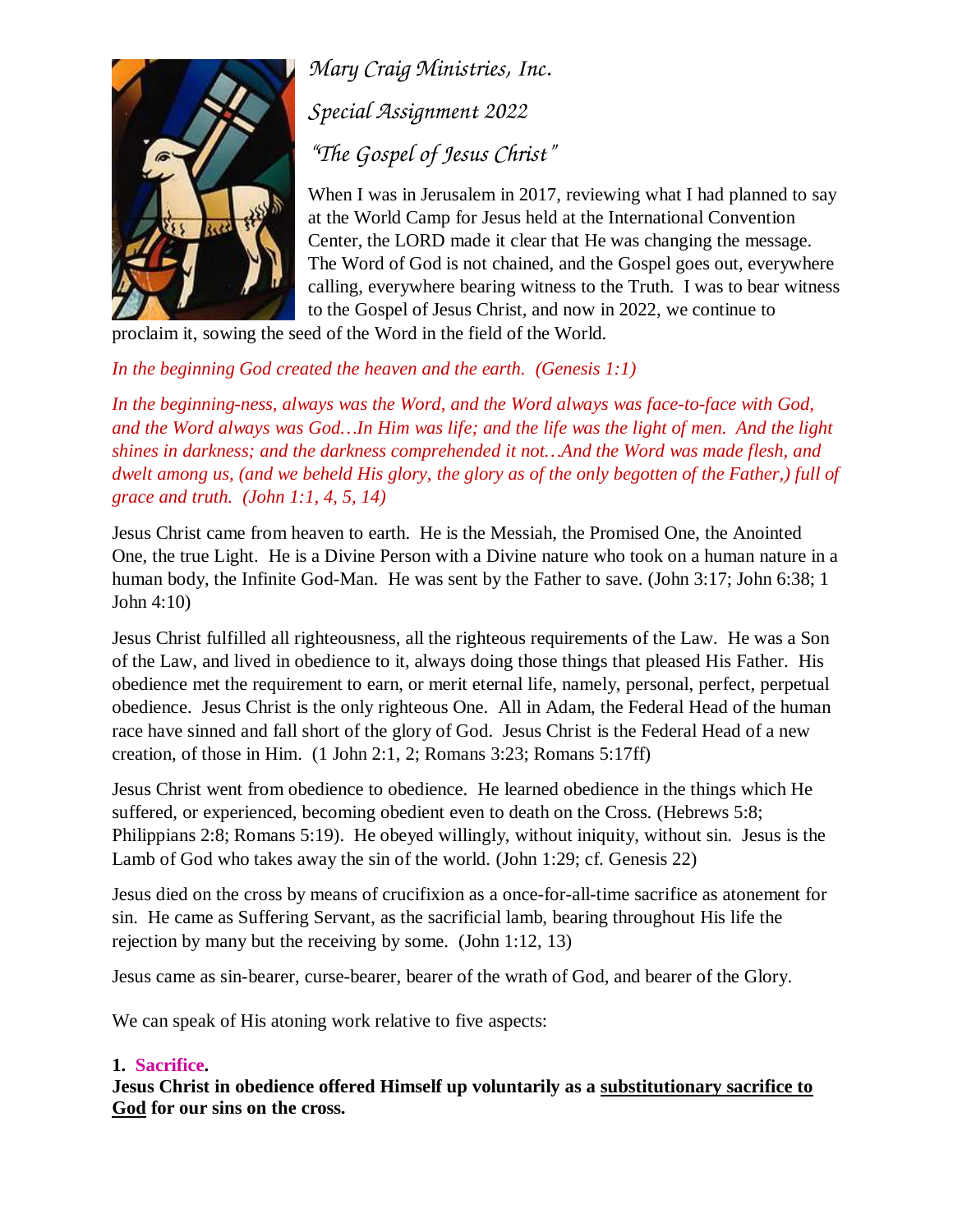This overcomes and presupposes our human sin and guilt. [1 Cor 5:7; Eph. 5:.2; Heb. 9:23, 26; Heb. 10:12 and many others.](http://bible.gospelcom.net/bible?language=English&version=NASB&passage=1+Cor+5:7;Eph+5:2;Heb+9:23-26;Heb+10:12&showxref=off) 

#### **2. Propitiation.**

#### **Jesus Christ fully satisfied, propitiated God's wrath against us by the offering up of Himself on the cross.**

This overcomes and presupposes previous divine wrath against us. [Romans 3:25; Hebrews 2:17; 1 John 2:2](http://bible.gospelcom.net/bible?language=English&version=NASB&passage=Rom+3:25;Heb+2:17;1+John+2:2&showxref=off)

## **3. Reconciliation.**

**Jesus Christ "reconciled" us to God -- restored us through His sacrifice on the cross to God. This is the meaning of "atonement." Jesus made peace through the Blood of the cross.**

This overcomes and presupposes our previous state of alienation from God. [Rom 5:10, 11; 2 Cor. 5:17-21; Eph. 2:14-17; Col 1:19-22](http://bible.gospelcom.net/bible?language=English&version=NASB&passage=Rom+5:10,11;2+Cor+5:17-21;Eph+2:14-17;Col+1:19-22&showxref=off) 

### **4. Redemption.**

**Jesus Christ redeemed us from the curse, dominion of, and bondage to Satan (Gen. 3), purchasing us back to God through His blood shed on the cross.**

This overcomes and presupposes our previous slavery or bondage. [Matt 20:28; Mark 10:45; 1 Peter 1:18,19; Rev 5:9; Rev 14:3,4](http://bible.gospelcom.net/bible?language=English&version=NASB&passage=Matt+20:28;Mark+10:45;1+Pet+1:18,19;Rev+5:9;Rev+14:3,4&showxref=off) 

### **5. Cross work of destruction.**

# **Jesus Christ destroyed the works of the devil through His work on the cross.**

This overcomes and presupposes a kingdom of evil and Satan. [1 John 3:8; Matt 12:29; Luke 11:21,22; John 12:31; John 16:11; 1 Cor. 15:24-26; Col](http://bible.gospelcom.net/bible?language=English&version=NASB&passage=1+John+3:8;Matt+12:29;Luke+11:21,22;John+12:31;John+16:11;1+Cor+15:24-26;Col+2:13-15;Heb+2:14,15&showxref=off)  2:13-15; Heb. 2:14,15

Adapted from Dr. Robert L. Reymond's chart on the crosswork of Christ. Reymond, Robert L. A New Systematic Theology of the Christian Faith. Nashville: Thomas Nelson Publishers, 1998.

Jesus made peace through the Blood of the Cross. What He did on behalf of every true believer frees the believer from the power and penalty of sin, and one day, the presence of sin. Jesus endured the wrath of God against sin, transgression, iniquity, trespass, etc. John Stott's definition of the wrath of God is "the agony of rejected love." God's wrath is His holy recoil at all that is evil, anything contrary to His nature and ways. The wrath kept coming and coming and coming on Jesus until divine justice was satisfied. (Romans 3)

Likewise, Jesus came to destroy the works of the devil. He made a public spectacle and triumphed. (1 John 3:8; Colossians 2:15)

Jesus died, was buried, and rose again the third day, as He said ([Matthew 16:21; see also J](http://www.icr.org/bible/Matthew/16/21)ohn 2:19; [Matthew 17:22,23; 20:17-19; 26:32; John 10:17,18; etc.\);](http://www.icr.org/bible/Matthew/17/22) [and as the Scriptures prophesied \(Isaiah 53,](http://www.icr.org/bible/John/10/17)  Psalm 22, Psalm 16:8-10 e.g.). Jesus' resurrection demonstrated that the Father accepted Christ's atoning work on behalf of those for whom He stands as Surety of the Covenant,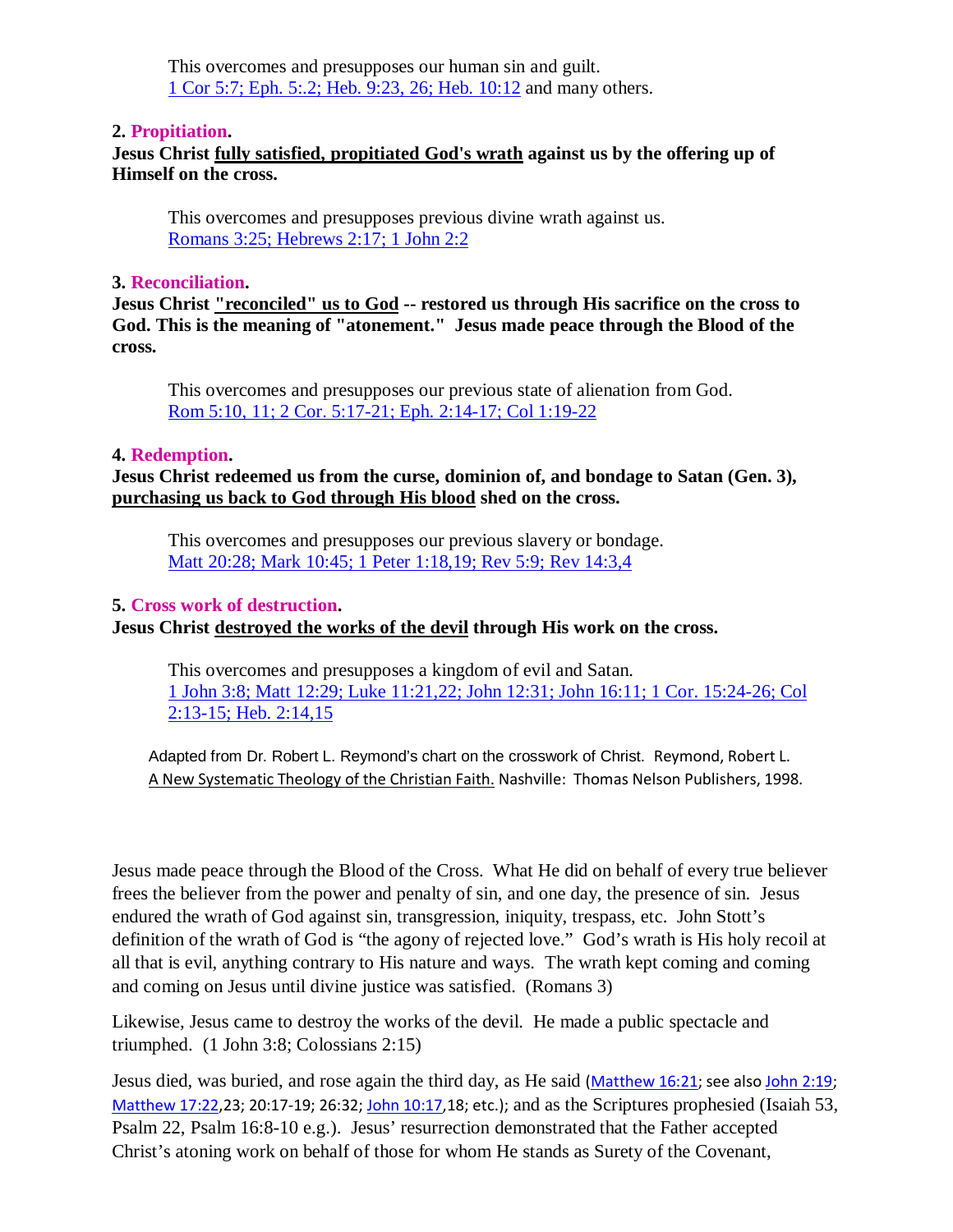Messiah, and High Priest in the Order of Melchizedek. God exalted Jesus with the Name above every name. (Philippians 2) Jesus sits at the right hand of the Father, God Almighty. He is King of kings and Lord of lords, Ruler over the kings of the earth, the Faithful Amen, the Faithful and True Witness, the Judge of the Living and the Dead, or what is living and what is dead. (Revelation)

*"O fools, and slow of heart to believe all that the prophets have spoken: Ought not Christ to have suffered these things, and to enter into His glory? And beginning at Moses and all the prophets, He expounded unto them in all the Scriptures the things concerning Himself". Jesus, on the road to Emmaus, Luke 24:25-27.* 

The Father and Jesus Christ the Son sent the Holy Spirit, who is the Spirit of the Father, the Spirit of Christ. The Holy Spirit proceeds from the Father and the Son. The Holy Spirit is the Life Producer, the Spirit of Truth, the Witness. (John 6:63; 1 John 5:6)

Jesus Christ is coming again. (Acts 1:11; Matthew 16:27; Matthew 24) Those who belong to Him are to be ready, to be overcomers, to follow the Lamb wherever He goes, to worship in Spirit and in truth, and to be witnesses unto Him in Jerusalem, Judea, Samaria, and to the uttermost parts of the earth. (Revelation; Acts 1:8)

Therefore, as a servant of the Most High God, I release the call to repent and believe in Jesus Christ, to believe Him, and to believe what Jesus believes. This call is to repent, or perish.

I proclaim to the nations the Day of the LORD, for first the kingdom comes in grace, but then the kingdom comes in power and great glory. This is the Gospel of Jesus Christ, the good news to those who believe truly in Jesus Christ alone for salvation. There is no other Name by which one might be saved.

The Spirit of Glory and of God rest upon those on whom God wills. He is holy. In Jesus' Name, Amen.

© 2017, 2022 Mary Craig Ministries, Inc. [www.marycraig.org www.mcmtffr.org](http://www.marycraig.org/) 



Just the Messenger,

*Mary Craig* 

Mary Craig, D. Min.

And this Gospel of the kingdom shall be preached In all the world for a witness unto all nations, And then shall the end come. Matthew 24:14

Suggested procedure to proclaim the Gospel into the spirit realm in order to shine light into the darkness, wrestle against principalities, powers or authorities, rulers of the darkness of this world, or cosmos, and spiritual forces of wickedness in high places, or in the heavenly realms. Put on the whole armor of God. Ephesians 6:10ff.

1. STAND. Our posture before the Sovereign Lord is one of deep reverence and humbling ourselves and asking for grace, but we stand with the Lord against His enemies. James 4:10; Isaiah 57:15; 1 Peter 5:6.